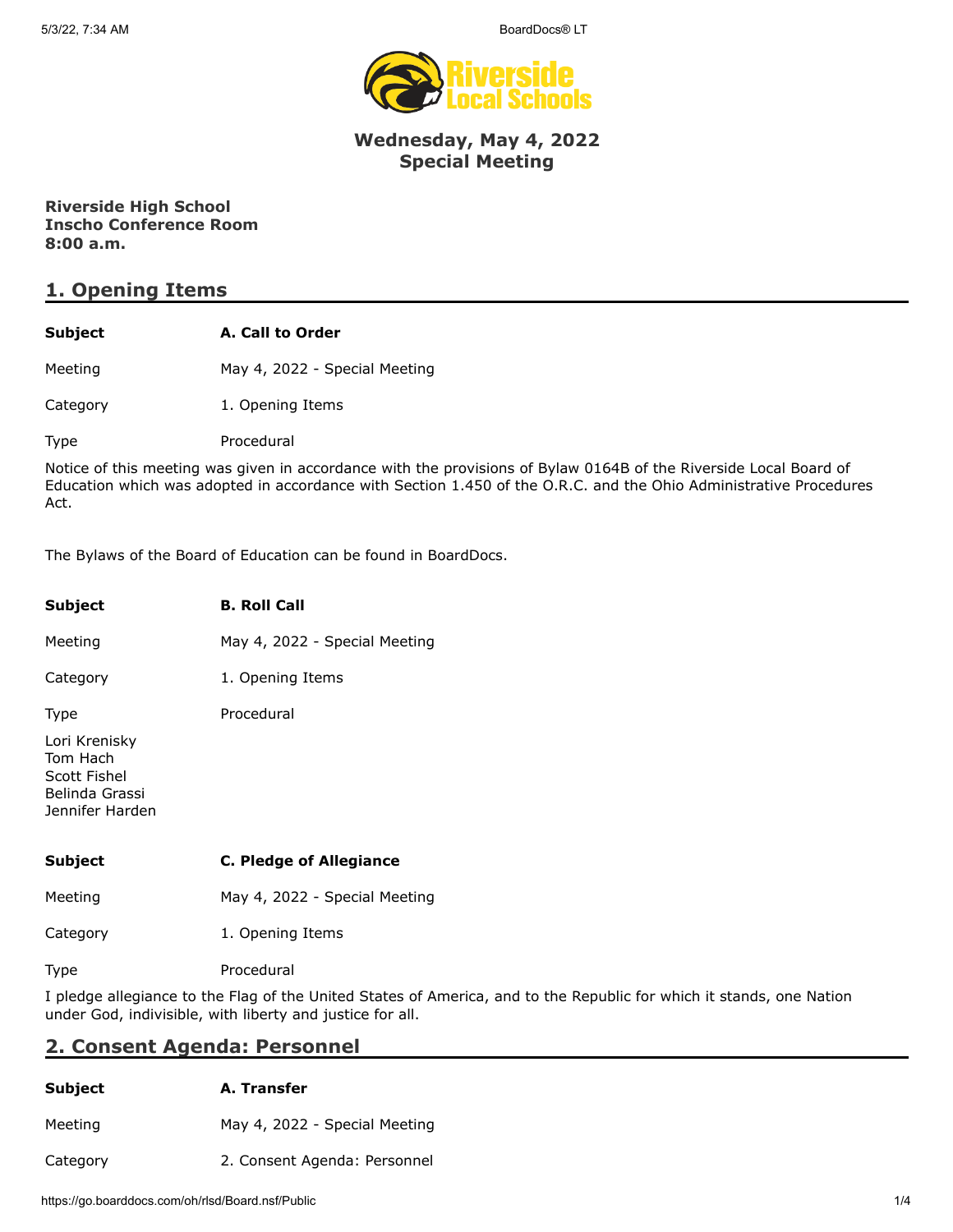Type **Action** (Consent)

Recommended Action Resolution to approve the following transfer(s);

1. Mandy McClendon from Title Tutor at LaMuth Middle School to Long-Term Intervention Specialist at LaMuth Middle School at a pro-rated salary based on MA+15 Step-0, effective May 2, 2022.

*A Consent Agenda provides for a more efficient use of time. Any Board member can remove a Consent Agenda item to be discussed and voted on individually.*

| <b>Subject</b>                                                                                                                                                                                                                 | <b>B. Approval of Consent Agenda: Personnel</b>                                                             |                                    |                |  |
|--------------------------------------------------------------------------------------------------------------------------------------------------------------------------------------------------------------------------------|-------------------------------------------------------------------------------------------------------------|------------------------------------|----------------|--|
| Meeting                                                                                                                                                                                                                        | May 4, 2022 - Special Meeting                                                                               |                                    |                |  |
| Category                                                                                                                                                                                                                       | 2. Consent Agenda: Personnel                                                                                |                                    |                |  |
| Type                                                                                                                                                                                                                           | Action (Consent)                                                                                            |                                    |                |  |
| Recommended Action                                                                                                                                                                                                             | Motion to approve the items listed on the Personnel Consent Agenda as recommended by the<br>Superintendent. |                                    |                |  |
| Motion: when the contract of the contract of the contract of the contract of the contract of the contract of the contract of the contract of the contract of the contract of the contract of the contract of the contract of t |                                                                                                             |                                    |                |  |
| Second: __________________                                                                                                                                                                                                     |                                                                                                             |                                    |                |  |
| Vote:                                                                                                                                                                                                                          |                                                                                                             |                                    |                |  |
| Lori Krenisky                                                                                                                                                                                                                  | Aye                                                                                                         | Nay______                          | Abstain______  |  |
| Tom Hach                                                                                                                                                                                                                       | Aye                                                                                                         | $\mathsf{Nay}$ <sub>________</sub> | Abstain        |  |
| Scott Fichal                                                                                                                                                                                                                   | ۸۱٬۵                                                                                                        | Nav                                | <b>Ahctain</b> |  |

| Tom Hach        | Ave | Nav   | Abstain |
|-----------------|-----|-------|---------|
| Scott Fishel    | Aye | Nav l | Abstain |
| Belinda Grassi  | Ave | Nav   | Abstain |
| Jennifer Harden | Ave | Nav   | Abstain |
|                 |     |       |         |

President declares the motion: carried, failed

*A Consent Agenda provides for a more efficient use of time. Any Board member can remove a Consent Agenda item to be discussed and voted on individually.*

### **3. OSBA Call to Action - Legislative Platform**

| Subject  | A. Discussion                                 |
|----------|-----------------------------------------------|
| Meeting  | May 4, 2022 - Special Meeting                 |
| Category | 3. OSBA Call to Action - Legislative Platform |
| Type     | Discussion                                    |

Discussion of a resolution answering the Ohio School Board Association's Call to Action to refine, hone, and amend the OSBA Legislative Platform.

| <b>Subject</b> | <b>B. OSBA Call to Action - Legislative Platform</b> |
|----------------|------------------------------------------------------|
| Meeting        | May 4, 2022 - Special Meeting                        |
| Category       | 3. OSBA Call to Action - Legislative Platform        |
| Type           | Action                                               |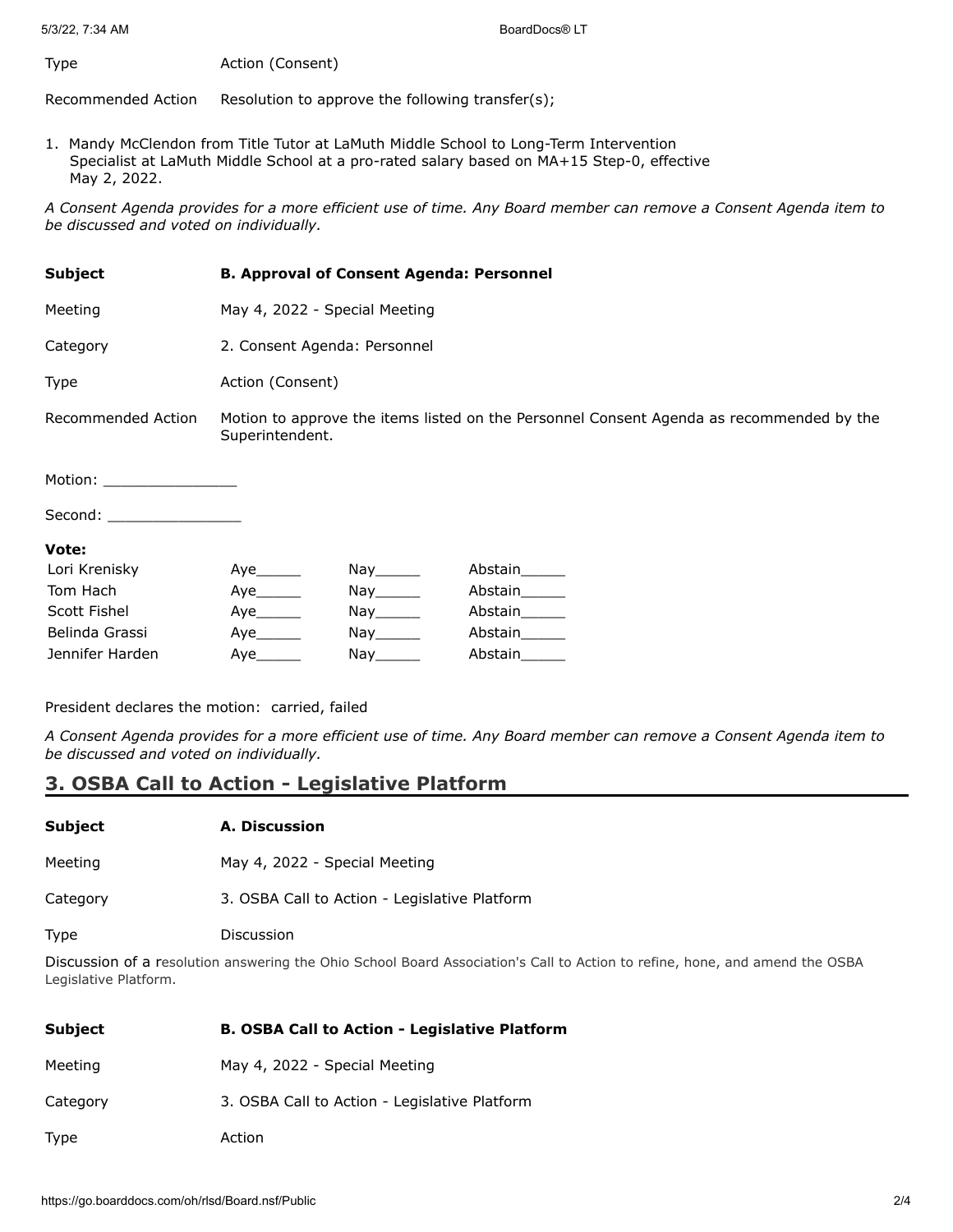Resolution answering the Ohio School Board Association's Call to Action to refine, hone, and amend the OSBA Legislative Platform.

| Motion: _________________ |     |                                                                                                                  |         |
|---------------------------|-----|------------------------------------------------------------------------------------------------------------------|---------|
|                           |     |                                                                                                                  |         |
| Vote:                     |     |                                                                                                                  |         |
| Lori Krenisky             | Aye | Nay the set of the set of the set of the set of the set of the set of the set of the set of the set of the set o | Abstain |
| Tom Hach                  | Aye | Nay the set of the set of the set of the set of the set of the set of the set of the set of the set of the set o | Abstain |
| Scott Fishel              | Aye | $\bigcap_{x \in \mathcal{X}} \mathcal{Y}(x) = 0$                                                                 | Abstain |
| Belinda Grassi            | Aye | Nay the set of the set of the set of the set of the set of the set of the set of the set of the set of the set o | Abstain |
| Jennifer Harden           | Aye | Nay the second the second second that the second second second the second second second second second second s   | Abstain |

President declares the motion: carried, failed

File Attachments [Resolution Answering OSBA Call to Action.pdf \(195 KB\)](https://go.boarddocs.com/oh/rlsd/Board.nsf/files/CE2G9Z42C7FC/$file/Resolution%20Answering%20OSBA%20Call%20to%20Action.pdf)

# **4. Closing Items**

| <b>Subject</b>                                |                                                                                                                                                                                                                                                                 | A. Next meeting announcement  |                                                  |                          |
|-----------------------------------------------|-----------------------------------------------------------------------------------------------------------------------------------------------------------------------------------------------------------------------------------------------------------------|-------------------------------|--------------------------------------------------|--------------------------|
| Meeting                                       |                                                                                                                                                                                                                                                                 | May 4, 2022 - Special Meeting |                                                  |                          |
| Category                                      |                                                                                                                                                                                                                                                                 | 4. Closing Items              |                                                  |                          |
| <b>Type</b>                                   |                                                                                                                                                                                                                                                                 | Information                   |                                                  |                          |
| Next Meeting:                                 | Curriculum and Programming Committee Meeting - May 9, 2022 7:30 a.m.<br>Buildings and Grounds Committee Meeting - May 10, 2022 7:00 a.m.<br>Finance/Audit and Personnel Committee Meeting - May 11, 2022 8:00 a.m.<br>Business Meeting - May 26, 2022 7:00 p.m. |                               |                                                  |                          |
| <b>Subject</b>                                |                                                                                                                                                                                                                                                                 | <b>B. Adjournment</b>         |                                                  |                          |
| Meeting                                       |                                                                                                                                                                                                                                                                 | May 4, 2022 - Special Meeting |                                                  |                          |
| Category                                      |                                                                                                                                                                                                                                                                 | 4. Closing Items              |                                                  |                          |
| Type                                          |                                                                                                                                                                                                                                                                 | Action                        |                                                  |                          |
| Recommended Action  Motion to Adjourn.        |                                                                                                                                                                                                                                                                 |                               |                                                  |                          |
| Motion to adjourn at ______________ a.m./p.m. |                                                                                                                                                                                                                                                                 |                               |                                                  |                          |
| Motion: __________________                    |                                                                                                                                                                                                                                                                 |                               |                                                  |                          |
| Second: _________________                     |                                                                                                                                                                                                                                                                 |                               |                                                  |                          |
| Vote:                                         |                                                                                                                                                                                                                                                                 |                               |                                                  |                          |
| Lori Krenisky                                 |                                                                                                                                                                                                                                                                 |                               | $\mathsf{Nay} \_\_\_\_\_\$                       | Abstain______            |
| Tom Hach                                      |                                                                                                                                                                                                                                                                 |                               | $\mathsf{Nay}$ <sub>________</sub>               | Abstain______            |
| Scott Fishel                                  |                                                                                                                                                                                                                                                                 |                               | $\mathsf{Nay}$ <sub>________</sub>               | Abstain______            |
| Belinda Grassi<br>Jennifer Harden             |                                                                                                                                                                                                                                                                 |                               | $\mathsf{Nay}$ <sub>________</sub><br>Nay_______ | Abstain______<br>Abstain |
|                                               |                                                                                                                                                                                                                                                                 |                               |                                                  |                          |